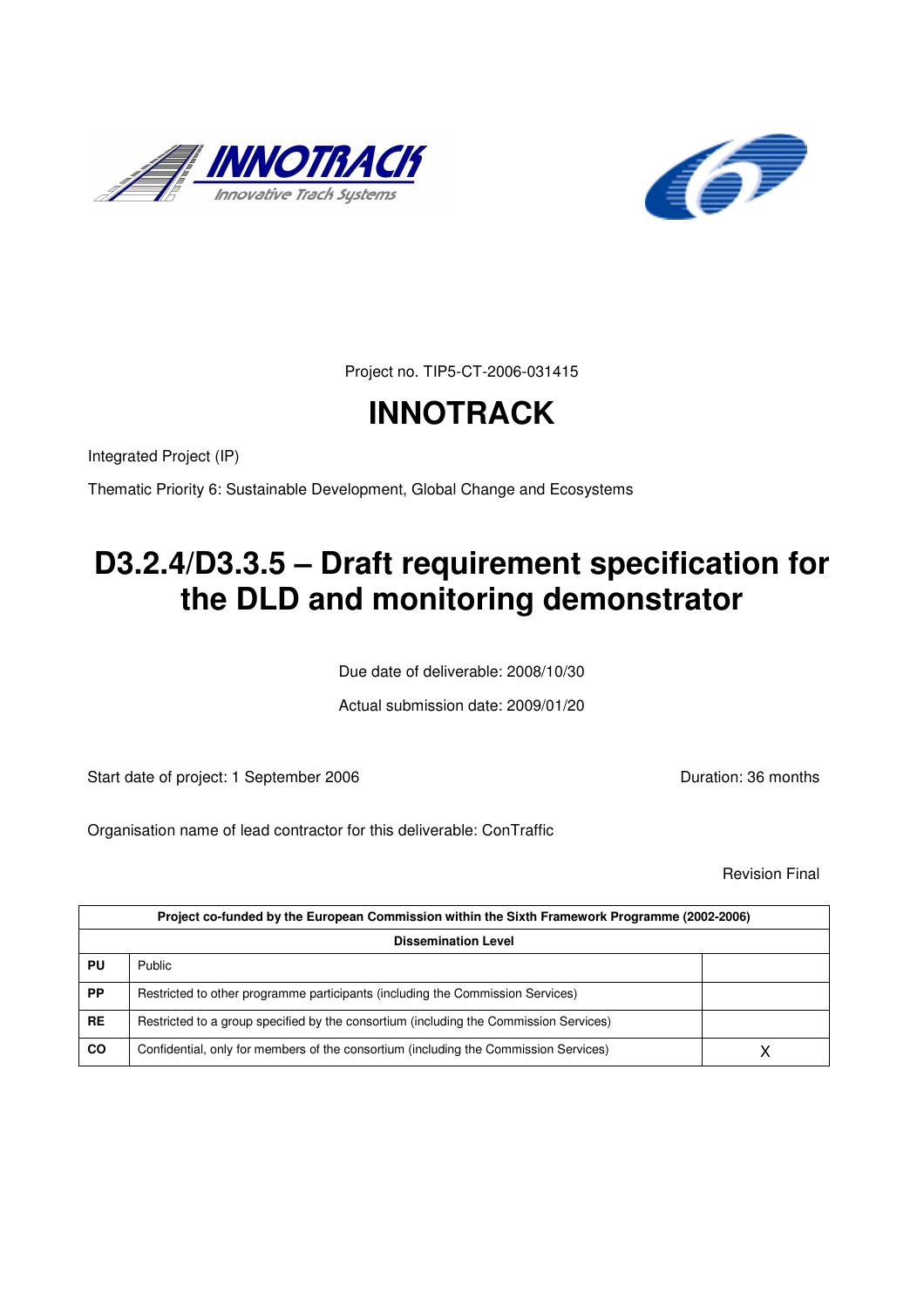### **Table of Contents**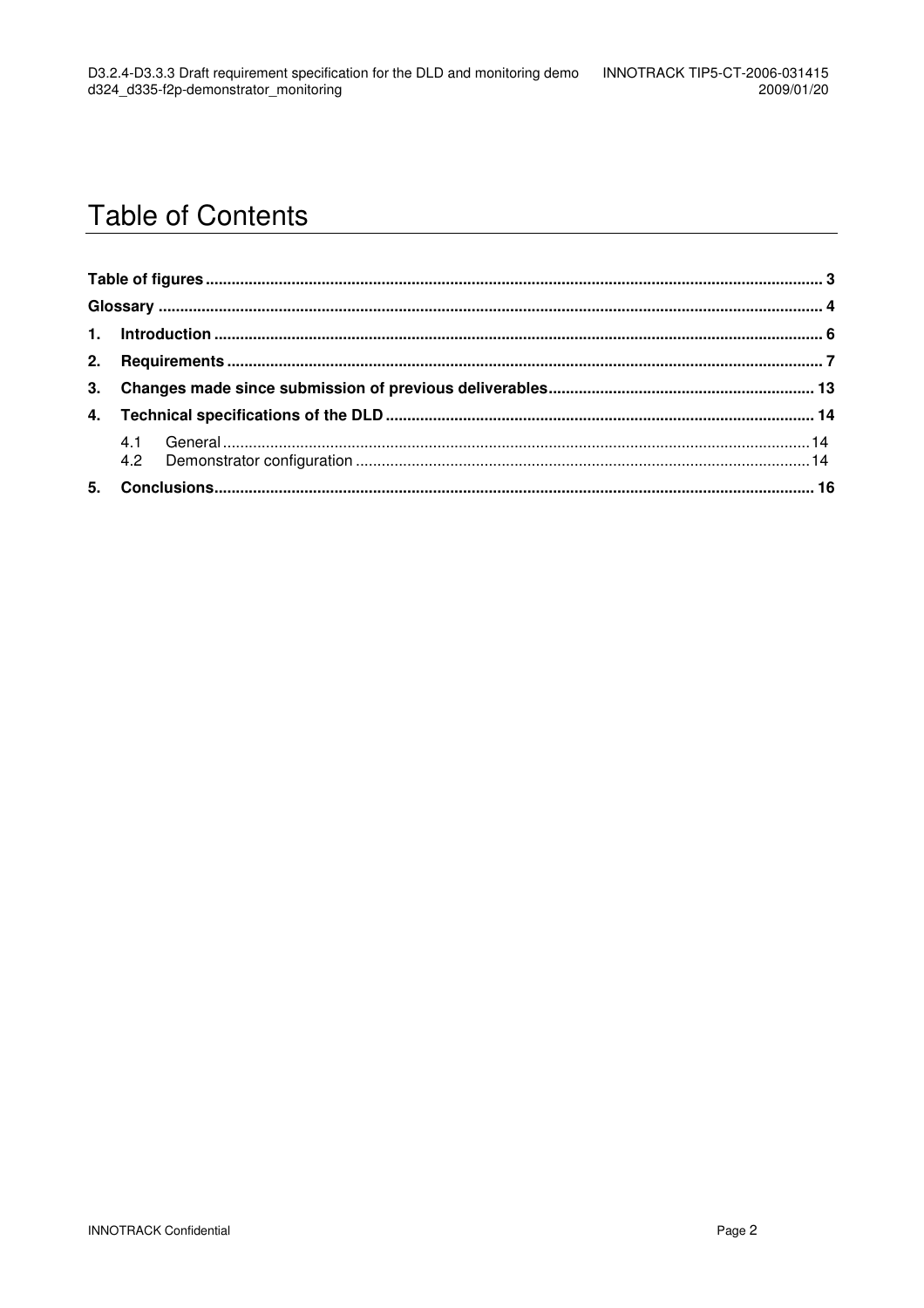## Table of figures

| Figure 5 - Layout of the switch, showing the first possible configuration with two actuators and one position |  |
|---------------------------------------------------------------------------------------------------------------|--|
| Figure 6 - Layout of the switch, showing the second possible configuration with three actuators and two       |  |

Table 1 - Status colour codes for the monitoring program .............................................................................. 12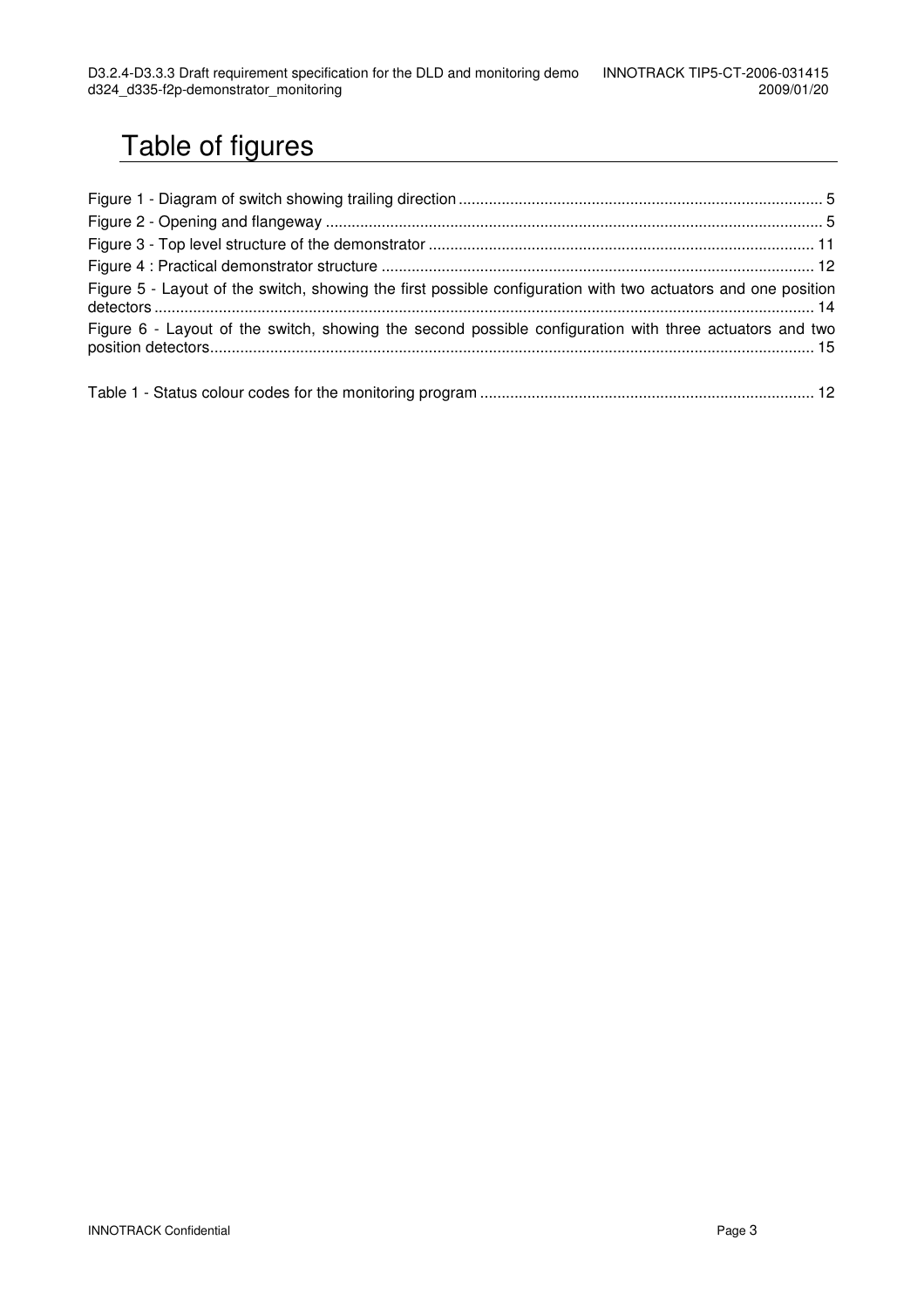### **Glossary**

| Abbreviation /<br>acronym        | <b>Description</b>                                                                                                                                                                                                                                          |
|----------------------------------|-------------------------------------------------------------------------------------------------------------------------------------------------------------------------------------------------------------------------------------------------------------|
| <b>DLD</b>                       | Drive and Locking Device                                                                                                                                                                                                                                    |
| <b>LCC</b>                       | Life Cycle Cost                                                                                                                                                                                                                                             |
| <b>MTBF</b>                      | Mean Time Between Failures                                                                                                                                                                                                                                  |
| <b>MTTR</b>                      | Mean Time To Repair                                                                                                                                                                                                                                         |
| <b>RAMS</b>                      | Reliability Availability Maintainability & Safety                                                                                                                                                                                                           |
| Trailing<br>movement             | Any vehicle movement through a switch where the direction of travel is from the<br>heel to the toe of the switch (see Figure 1)                                                                                                                             |
| Run-through                      | A trailing movement through a switch from one direction (B in Figure 1), where<br>the switch is set to accept trains from the other possible direction $(A \text{ in } Figure 1)$                                                                           |
| Trailable                        | Describes a switch which is capable of handling run-throughs, either as<br>standard, or as a non-standard movement where minor damage may occur                                                                                                             |
| Toe movement                     | Movement of the toe, when moved by the actuator. It is the distance between open<br>and closed position at the toe $(f_n$ in Figure 2).                                                                                                                     |
| Opening at the<br>drive position | Movement of the switch rail at the drive position. This movement is less than the toe<br>movement ( $f_d$ in Figure 2)                                                                                                                                      |
| Throwing<br>rod<br>displacement  | Movement of the throwing rod at the drive position. This movement allows the<br>movement of the blade and can also include the movement of other devices (as<br>locking devices in France). This movement is at least the opening at the drive<br>position. |
| <b>DLD</b>                       | Drive and Locking Device                                                                                                                                                                                                                                    |
| <b>LCC</b>                       | Life Cycle Cost                                                                                                                                                                                                                                             |
| <b>MTBF</b>                      | Mean Time Between Failures                                                                                                                                                                                                                                  |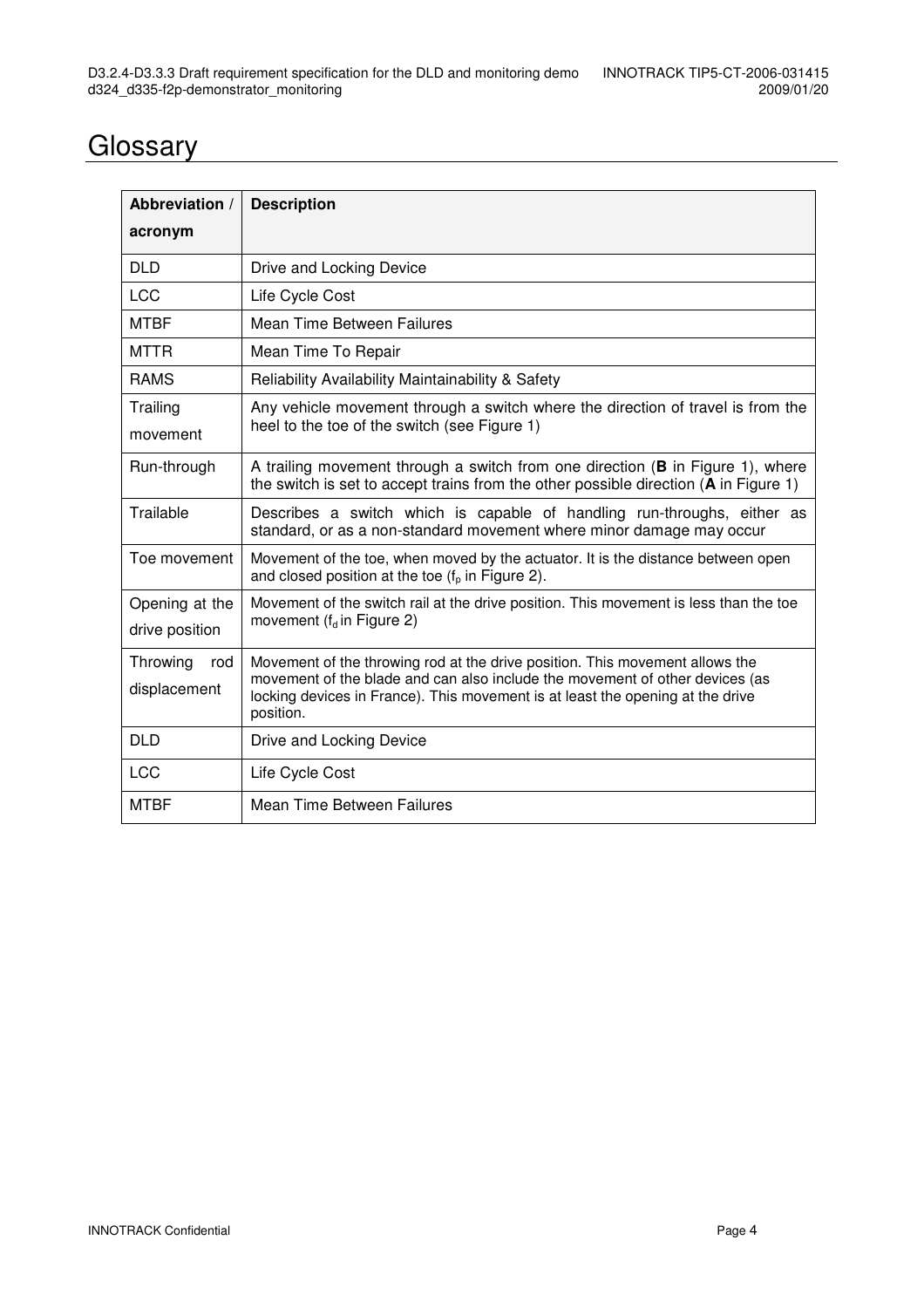

**Figure 1 - Diagram of switch showing trailing direction** 



**Figure 2 - Opening and flangeway**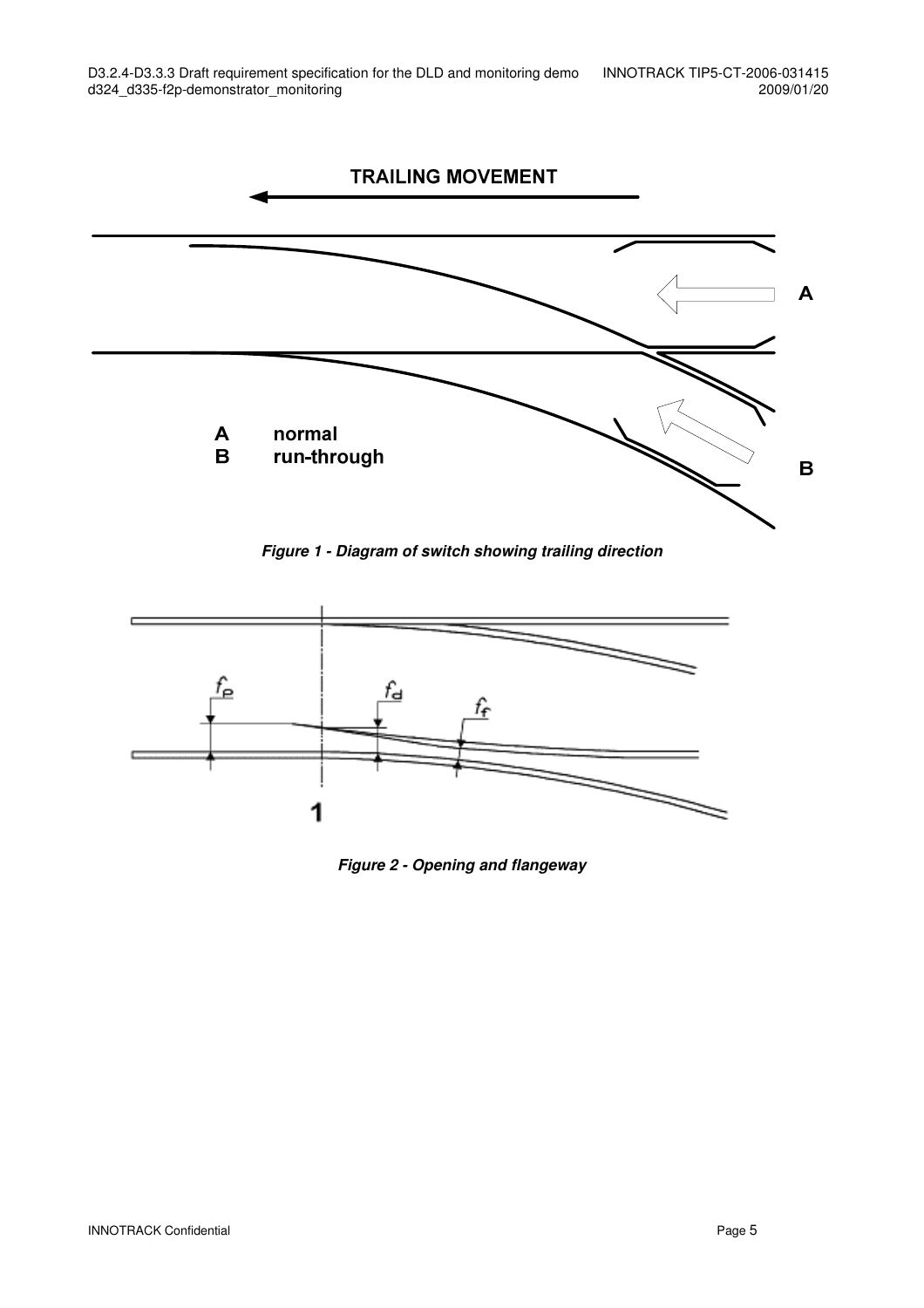## 1. Introduction

This document contains the requirements for the SP3.2/SP3.3 switch control and monitoring demonstrator system. These have been agreed by the working party for SP3.2/SP3.3 and mandate the development of two separate demonstrators, one by VAE (in collaboration with Contraffic), and the other by Vossloh Cogifer.

The requirements have been formed into statements, each with a unique number. In some cases, requirements with a broad scope have been decomposed so that each can be tested separately. Decomposed requirements carry the number of their parent plus their unique child number. Parent and child numbers are separated by decimal points.

Not all the requirements are mandatory. Those which are mandatory are marked with an 'M' beside the requirement title.

Following functional analysis of the system, the requirements should be decomposed so that all are single, testable statements, each of which applies to a different function or component. This will make it easier to determine whether the requirements have been fulfilled and therefore whether the demonstrator has achieved what was needed.

Background information on the DLD components used in the two planned demonstrators is provided in section 3.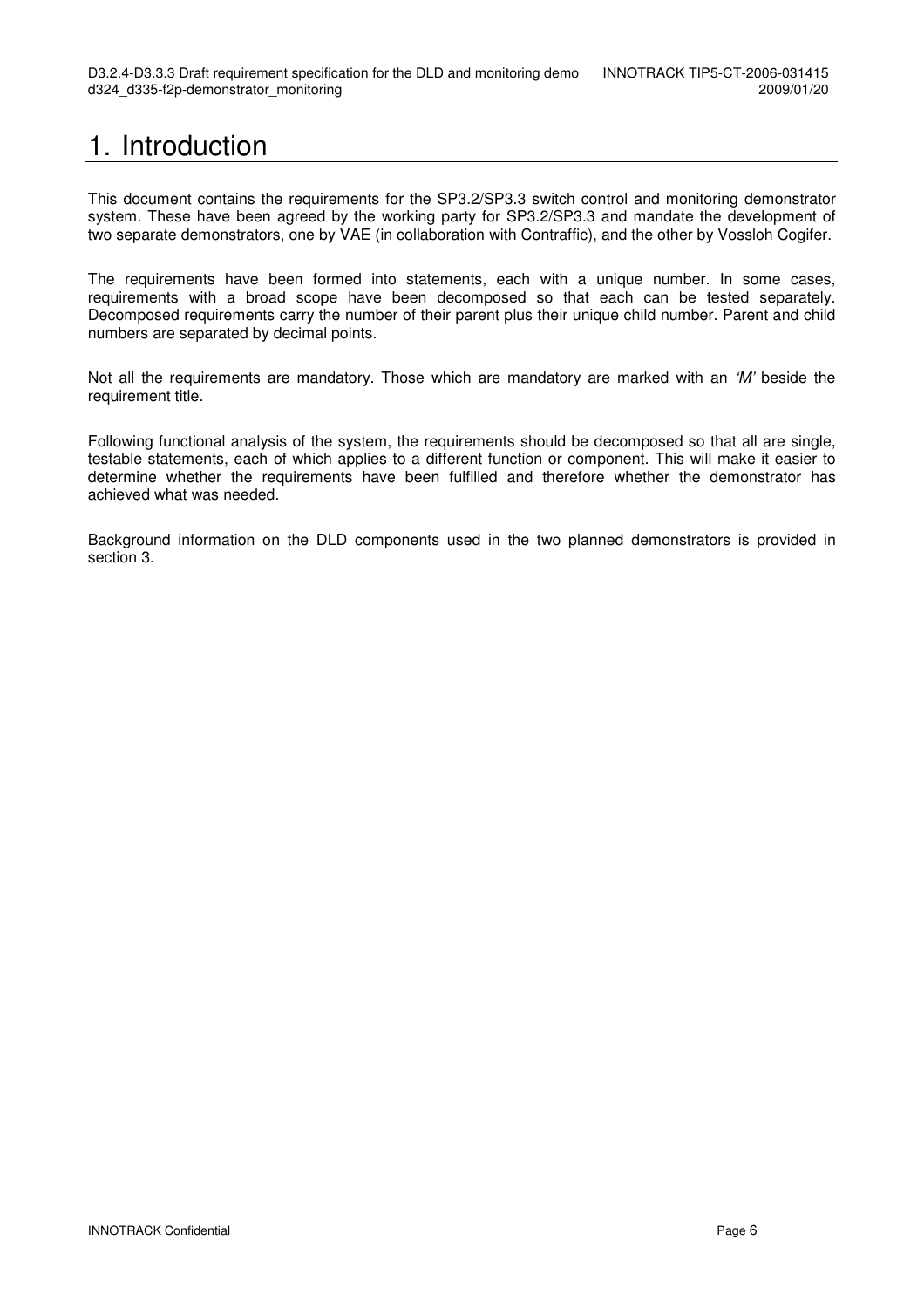## 2. Requirements

| R1                  | М | Architecture for interlocking and monitoring                                                                                                                                                                                  |
|---------------------|---|-------------------------------------------------------------------------------------------------------------------------------------------------------------------------------------------------------------------------------|
|                     |   | The demonstrator shall have the physical structure and components shown in figure 2.                                                                                                                                          |
| R1.1                | М | Architecture of the computer workstation                                                                                                                                                                                      |
|                     |   | The computer workstation shall be a Windows PC with specific hardware and software<br>for the use of the demonstration. The final hardware specification is done during the<br>installation of the demonstrators by the team. |
| R1.2                | M | Architecture of intelligent switch assembly                                                                                                                                                                                   |
|                     |   | The intelligent switch assembly shall consist of an intelligent switch controller, a drive<br>and locking device, and a system of sensors for condition monitoring.                                                           |
| R <sub>2</sub>      | М | <b>Monitoring of the switch</b>                                                                                                                                                                                               |
|                     |   | The demonstrator shall carry out condition monitoring of the switch.                                                                                                                                                          |
| R <sub>2.1</sub>    | М | Collection of data                                                                                                                                                                                                            |
|                     |   | The intelligent switch controller shall gather data from the switch system sensors.                                                                                                                                           |
| R2.1.1              | М | Measurement of force                                                                                                                                                                                                          |
|                     |   | The force in the drive of each DLD shall be measured during operation of the switch.                                                                                                                                          |
| R2.1.2              | М | Measurement of motor current                                                                                                                                                                                                  |
|                     |   | The current in the motor of each DLD shall be measured during operation of the<br>switch.                                                                                                                                     |
| R <sub>2</sub> .1.3 | M | Measurement of hydraulic pressure                                                                                                                                                                                             |
|                     |   | If the DLD uses hydraulic components to throw the switch, the hydraulic pressure in<br>each DLD shall be measured during the operation of the switch.                                                                         |
| R2.1.4              | M | Measurement of displacement                                                                                                                                                                                                   |
|                     |   | The horizontal displacement of the drive rod shall be measured during the operation of<br>the switch.                                                                                                                         |
| R <sub>2</sub> .1.5 | M | Logging of digital signals                                                                                                                                                                                                    |
|                     |   | Changes of state in digital signals such as detection outputs shall be logged as events<br>whenever they occur.                                                                                                               |
| R <sub>2.1.6</sub>  | М | Transducer ranges                                                                                                                                                                                                             |
|                     |   | All transducers shall have suitable ranges for making accurate measurements under<br>faulty and fault-free conditions.                                                                                                        |
| R2.1.7              | М | Digitisation accuracy                                                                                                                                                                                                         |
|                     |   | Digital data acquisition equipment shall have a resolution of at least 10 bits in the mode<br>used to capture measured data.                                                                                                  |
| R <sub>2.2</sub>    | М | Communication of data to the interlocking                                                                                                                                                                                     |
|                     |   | The intelligent switch controller shall send measured data to the computer workstation.                                                                                                                                       |
| R <sub>2.3</sub>    | М | Determination of the status of the switch                                                                                                                                                                                     |
|                     |   | The computer workstation shall use the sensor data received to determine and display<br>the status of the switch as a traffic-light system (see Table 1).                                                                     |
| R <sub>3</sub>      | М | Interlocking and control                                                                                                                                                                                                      |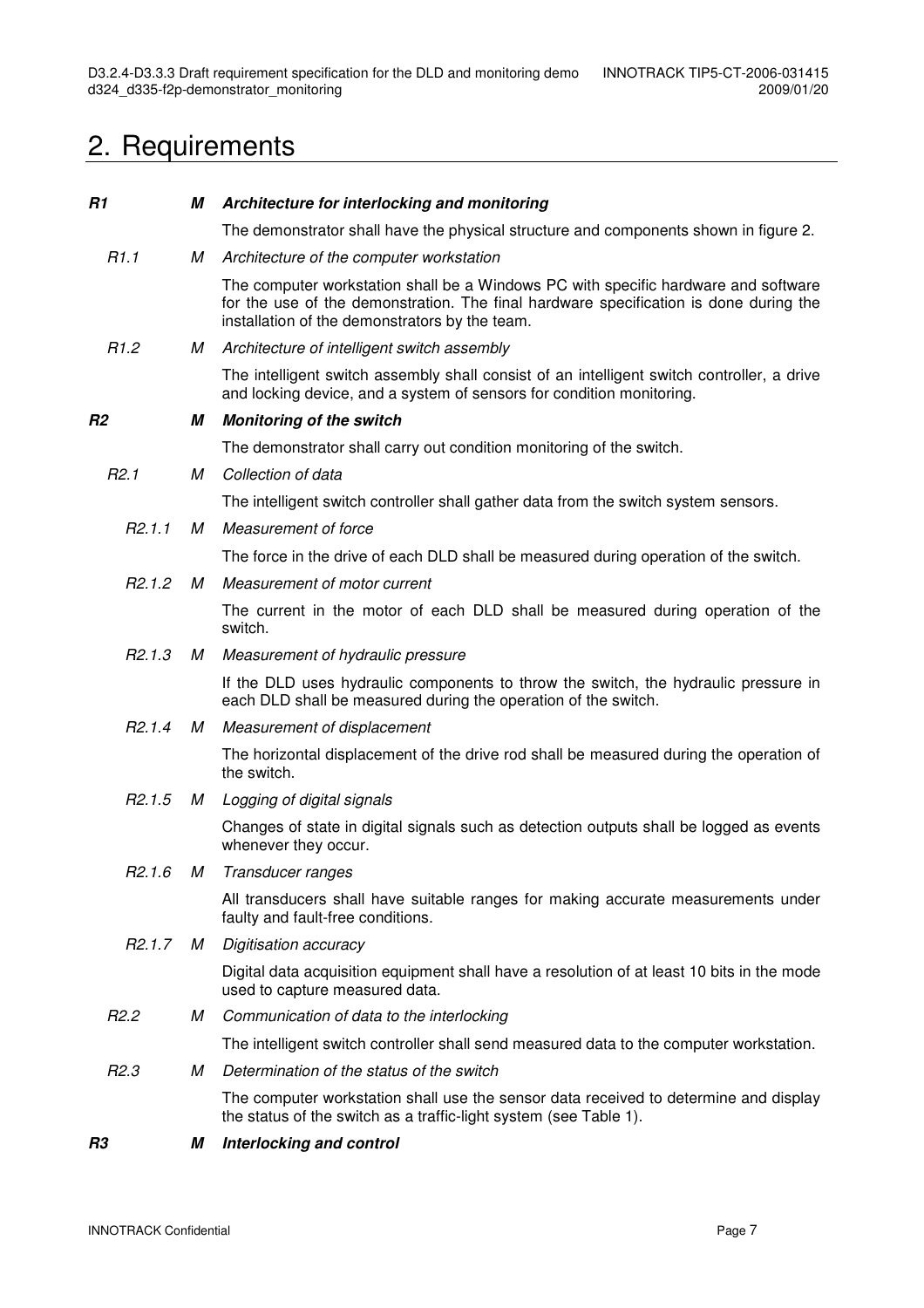The demonstrator shall act as a self-contained control system.

R3.1 M Simulation of command and control

 The computer workstation shall simulate the actions of an interlocking, for the purposes of switch command and control only.

R3.2 M Control of the switch

 The computer workstation shall control the switch by sending commands to the intelligent switch controller.

R3.2.1 M Throw command

 The computer workstation shall be capable of sending, to the intelligent switch assembly, a command to throw from normal to reverse or from reverse to normal.

R3.2.2 M First throw after trailed switch command

 The computer workstation shall be capable of sending, to the intelligent switch assembly, a command to throw the switch from normal to reverse or from reverse to normal for the first time after a run-through has taken place.

R3.2.3 M Notification of command execution

 The computer workstation shall display confirmation of the acceptance or rejection, by the switch, of commands sent to the intelligent switch controller.

R3.3 M Basis for commands

 The computer workstation shall determine the control commands based on the detection status received from the intelligent switch controller.

R3.4 M Communication of throw commands within the intelligent switch

 The intelligent switch controller shall relay throw commands to the drive and locking device.

R3.5 M Detection of the position of the switch

The detectors shall continuously detect the position of the switch.

R3.5.1 Detection of the close position

 The detector shall detect when either switch rail is closed against its corresponding stock rail (within the correct tolerance).

R3.5.2 Detection of the open position

 The detector shall detect when either switch rail is apart from its corresponding stock rail by the minimum flangeway distance.

R3.5.3 Detection of run-throughs

The end position detector shall be capable of detecting run-throughs.

R3.5.4 Detection of the locked close position

 The detector shall detect when either switch rail is correctly locked against its corresponding stock rail.

R3.5.5 Detection of the locked open position

 The detector shall detect when either switch rail is correctly locked apart from its corresponding stock rail.

#### R3.7 M Interoperable detection interface

 The end position detector shall have a DB standard four-wire interface for use when the switch is in operational service. (so that it can interface with the existing signalling system)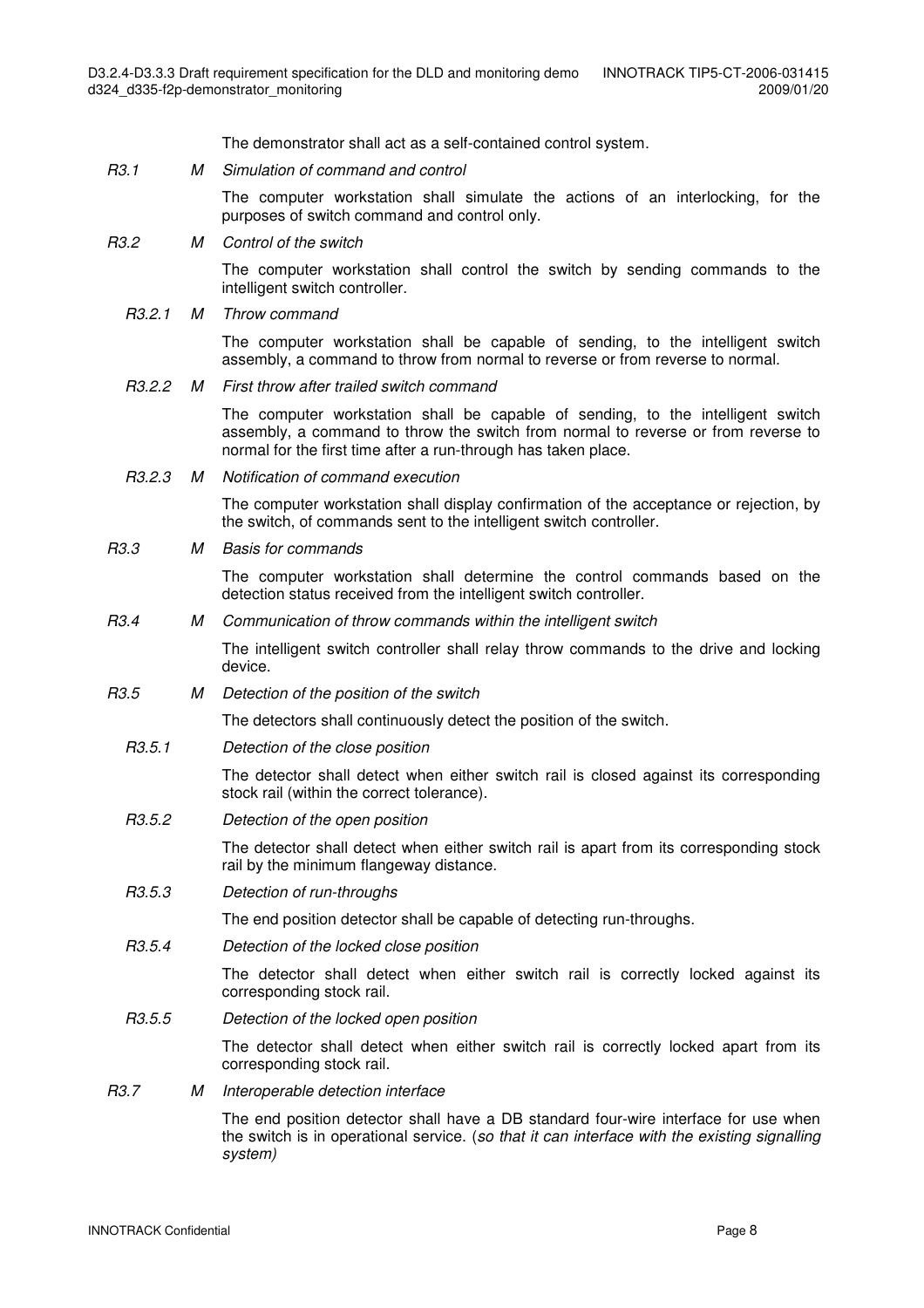| R4.3<br>R4.4<br>R4.5 | М<br>М<br>М | Access to the industrial Ethernet link shall be restricted to authorised devices only.<br>Communication interface - non-safety messages<br>Monitoring data and maintenance messages sent between the computer workstation<br>and the intelligent switch assembly shall be formatted according to a fixed XML<br>schema which shall be agreed between all concerned parties.<br>Communication interface - safety-critical messages<br>Safety-critical messages and commands sent between the computer workstation and<br>the intelligent switch assembly shall be coded using a suitable format which shall be<br>agreed between all concerned parties. |
|----------------------|-------------|--------------------------------------------------------------------------------------------------------------------------------------------------------------------------------------------------------------------------------------------------------------------------------------------------------------------------------------------------------------------------------------------------------------------------------------------------------------------------------------------------------------------------------------------------------------------------------------------------------------------------------------------------------|
|                      |             |                                                                                                                                                                                                                                                                                                                                                                                                                                                                                                                                                                                                                                                        |
|                      |             |                                                                                                                                                                                                                                                                                                                                                                                                                                                                                                                                                                                                                                                        |
|                      |             |                                                                                                                                                                                                                                                                                                                                                                                                                                                                                                                                                                                                                                                        |
|                      |             |                                                                                                                                                                                                                                                                                                                                                                                                                                                                                                                                                                                                                                                        |
|                      |             |                                                                                                                                                                                                                                                                                                                                                                                                                                                                                                                                                                                                                                                        |
|                      |             | Communication interface - device access                                                                                                                                                                                                                                                                                                                                                                                                                                                                                                                                                                                                                |
|                      |             | The data link and physical layers for communication between the computer workstation<br>and the intelligent switch assembly shall be implemented using Industrial Ethernet with<br>real-time channel capability.                                                                                                                                                                                                                                                                                                                                                                                                                                       |
| R <sub>4.2</sub>     | М           | Communication interface - connectivity                                                                                                                                                                                                                                                                                                                                                                                                                                                                                                                                                                                                                 |
|                      |             | The demonstrator's power interface shall be a 400 V AC three-phase supply with<br>neutral and earth connections.                                                                                                                                                                                                                                                                                                                                                                                                                                                                                                                                       |
| R <sub>4.1</sub>     | м           | Demonstrator power supply interface                                                                                                                                                                                                                                                                                                                                                                                                                                                                                                                                                                                                                    |
|                      |             | The intelligent switch assembly and the computer workstation shall have standard<br>interfaces so that assemblies from different sources are interchangeable.                                                                                                                                                                                                                                                                                                                                                                                                                                                                                          |
| R4                   | М           | Open standard for interlocking and monitoring                                                                                                                                                                                                                                                                                                                                                                                                                                                                                                                                                                                                          |
|                      |             | The intelligent switch controller shall monitor each detection signal separately (so that<br>individual detection signals can be isolated for fault diagnosis).                                                                                                                                                                                                                                                                                                                                                                                                                                                                                        |
| R <sub>3</sub> .14   |             | Monitoring of detection lines                                                                                                                                                                                                                                                                                                                                                                                                                                                                                                                                                                                                                          |
|                      |             | The computer workstation shall display the switch's operational status as red for non-<br>operational and green for operational.                                                                                                                                                                                                                                                                                                                                                                                                                                                                                                                       |
| R3.13                | М           | Display of switch status                                                                                                                                                                                                                                                                                                                                                                                                                                                                                                                                                                                                                               |
|                      |             | The computer workstation shall use the detector data received to determine whether or<br>not the switch is operating correctly.                                                                                                                                                                                                                                                                                                                                                                                                                                                                                                                        |
| R <sub>3</sub> .12   | М           | Determination of the status of the switch                                                                                                                                                                                                                                                                                                                                                                                                                                                                                                                                                                                                              |
|                      |             | The intelligent switch controller shall have an interface which allows it to receive throw<br>commands locally, from a maintenance PC.                                                                                                                                                                                                                                                                                                                                                                                                                                                                                                                 |
| R3.11                | M           | Local control of switch                                                                                                                                                                                                                                                                                                                                                                                                                                                                                                                                                                                                                                |
|                      |             | The intelligent switch controller shall send a message to the computer workstation<br>when it completes the execution of a command, to confirm that the command has been<br>executed.                                                                                                                                                                                                                                                                                                                                                                                                                                                                  |
| R3.10                | М           | Confirmation of command execution                                                                                                                                                                                                                                                                                                                                                                                                                                                                                                                                                                                                                      |
|                      |             | The intelligent switch controller shall relay detection signals to the computer<br>workstation.                                                                                                                                                                                                                                                                                                                                                                                                                                                                                                                                                        |
| R3.9                 | М           | Communication of detection signals between the switch and the interlocking                                                                                                                                                                                                                                                                                                                                                                                                                                                                                                                                                                             |
|                      |             | When the demonstration is running, the end position detector shall send detection<br>signals to the intelligent switch controller.                                                                                                                                                                                                                                                                                                                                                                                                                                                                                                                     |
|                      |             | Communication of detection signals within the intelligent switch                                                                                                                                                                                                                                                                                                                                                                                                                                                                                                                                                                                       |

The standards and projects in the following list, plus any others deemed relevant, shall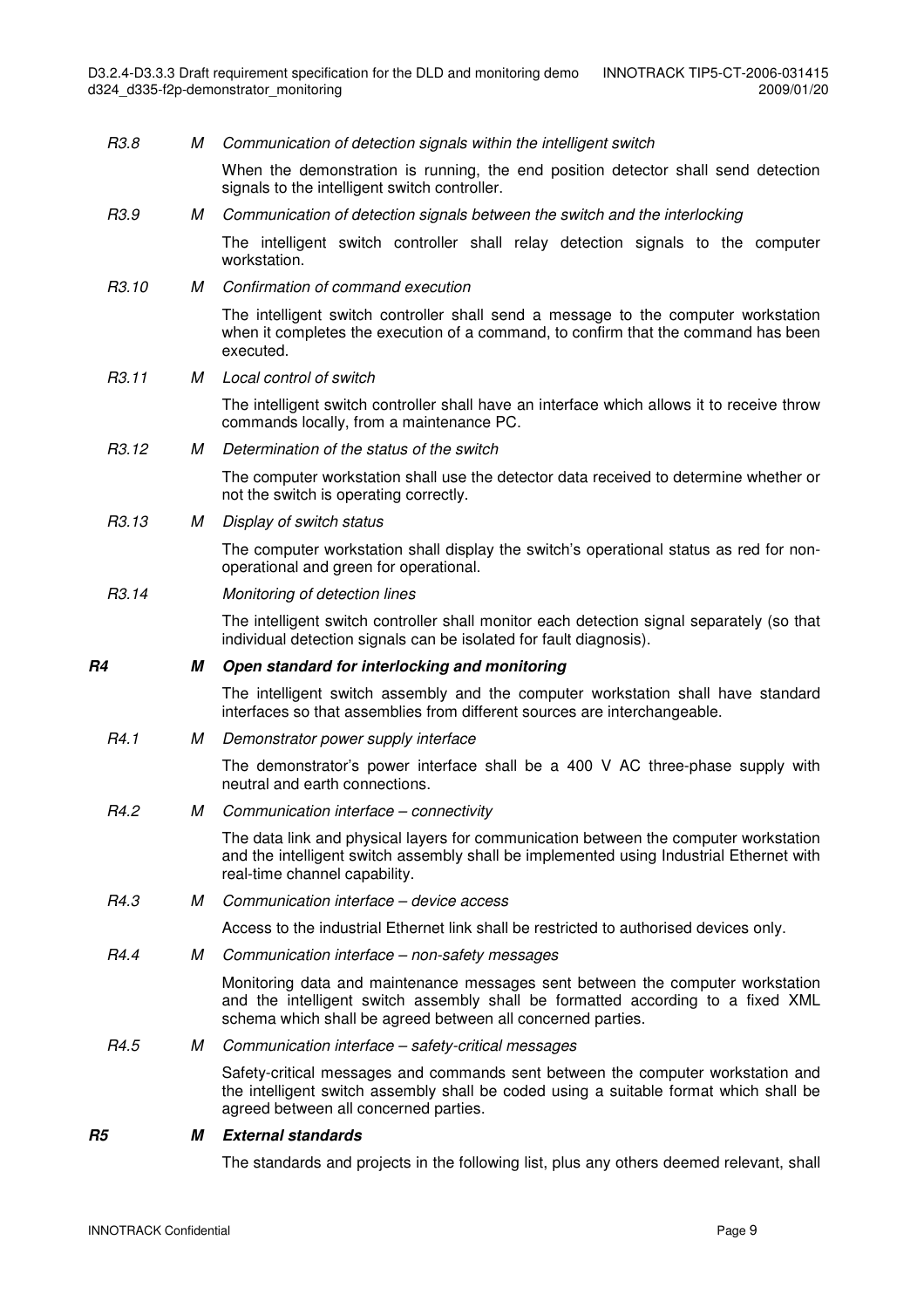be used as sources of information and guidance in the design of the demonstrator:

- Euro-interlocking project
- EN 50128 Software for railway control and protection systems
- EN 13232-4:2005 Railway applications Track Switches and crossings — Part 4: Actuation, locking and detection
- EN 50125-3 Environmental conditions for equipment; equipment for signalling and telecommunications
- EN 50121-4 Electromagnetic compatibility. Emission and immunity of the signalling and telecommunications apparatus

#### **R6 M Message priority**

 The priority of control and detection messages shall be higher than that of monitoring messages.

#### **R7 M Interlocking and monitoring software modularity**

 The software used to control the switch shall be effectively separated from the software used for monitoring.

#### **R8 M Interlocking and monitoring hardware modularity**

 No software changes shall be necessary in the computer workstation or the intelligent switch assembly, if the other is changed.

#### **R9 DLD form factor**

The DLDs shall fit within standard sleepers as specified in D3.2.2.

#### **R10 M Operating temperature range**

 The demonstrator equipment shall be capable of functioning when the temperature inside any enclosures is between -20° and +70° C.

#### **R11 M Type approval for operational service**

 Components of the demonstrator intended for use in operational service shall be approved by the Eisenbahn Bundesamt (EBA). (This does not apply to manuallyoperated switches)

R11.1 M DLD type approval

The DLD shall be of a type approved by the EBA for operational service.

R11.2 M DLD operational interface

The DLD shall have a German four-wire interface.

#### R11.3 M Position detector type approval

The position detector shall be of a type approved by the EBA for operational service.

R11.4 M Position detector operational interface

The position detector shall have a standard interface to the German signalling system.

#### **R12 M DLD movement range**

 The DLD's movement range shall be adjustable in relation to the switch size for the opening gap at the drive position and for the throwing rod displacement.

#### R12.1 M Opening gap at the drive position

 The DLD's range for the opening gap at the drive position shall be adjustable in relation to the switch size.

R12.2 M Throwing rod displacement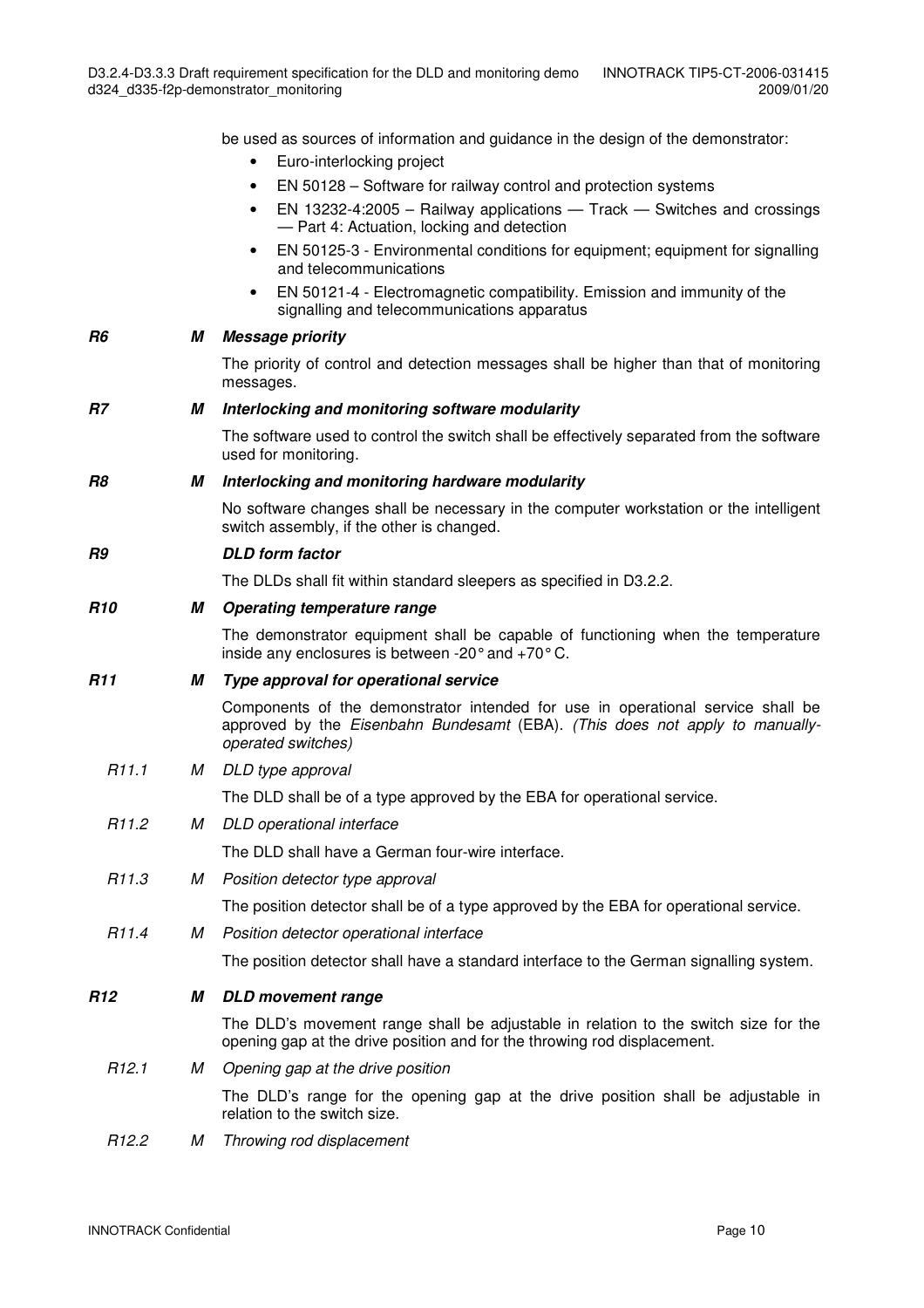The DLD's range for the throwing rod displacement shall be adjustable in relation to the switch size.

#### **R13 M DLD force capability**

The DLD shall be capable of exerting forces of up to 6 kN in each throw direction.

#### **R14 Factory assembly of demonstrator switch**

 The demonstrator switch shall be factory assembled, including the DLD, and moved to the installation site as a whole unit.



**Figure 3 - Top level structure of the demonstrator**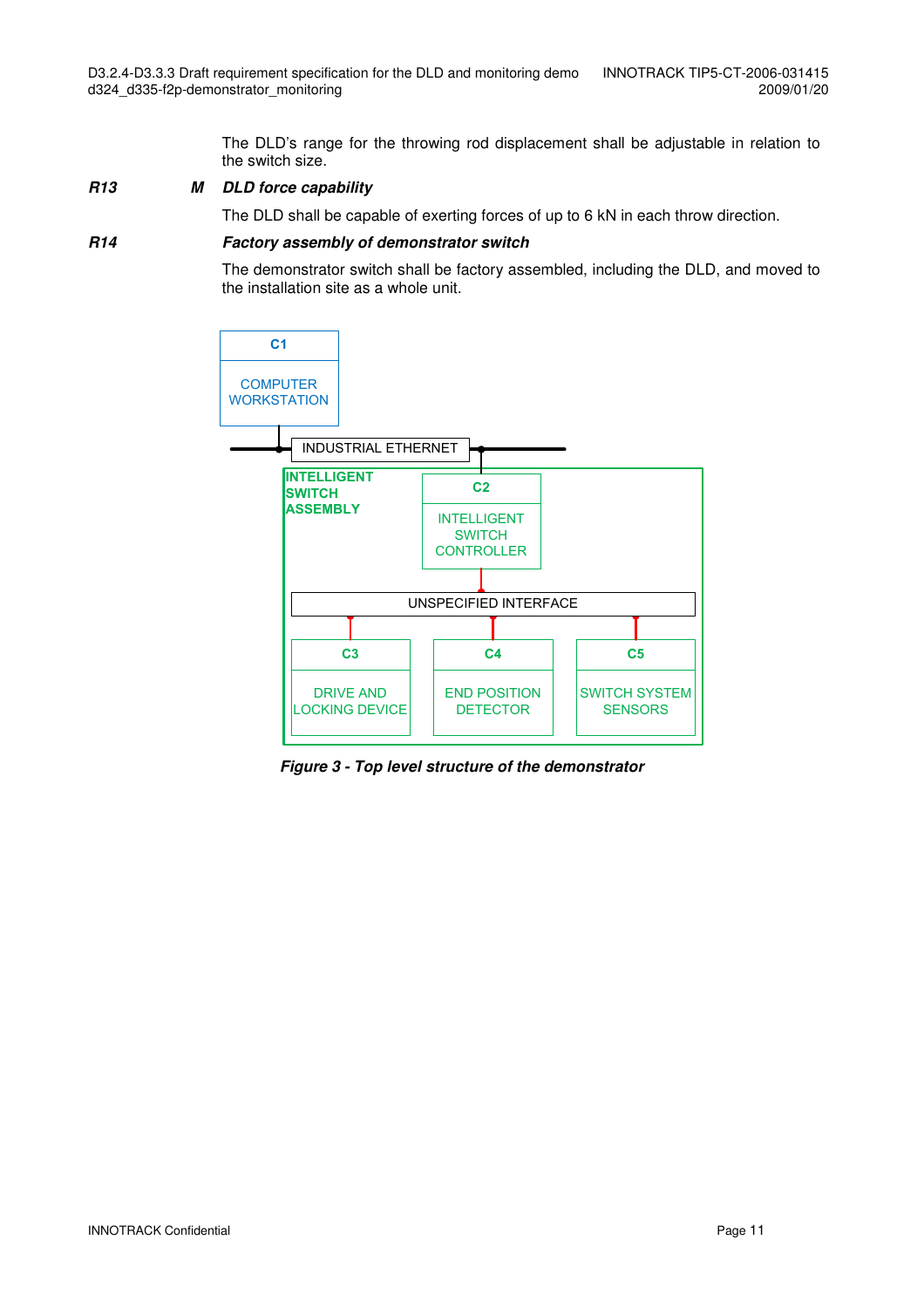

**Figure 4 : Practical demonstrator structure** 

| <b>Traffic light colour</b> | <b>Corresponding status</b>                                                              |
|-----------------------------|------------------------------------------------------------------------------------------|
| Green                       | Switch is operating with no faults detected                                              |
| Yellow                      | Fault present on switch but still capable of operating<br>within signalling requirements |
| Red                         | Switch has failed (cannot operate within signalling<br>requirements)                     |

**Table 1 - Status colour codes for the monitoring program**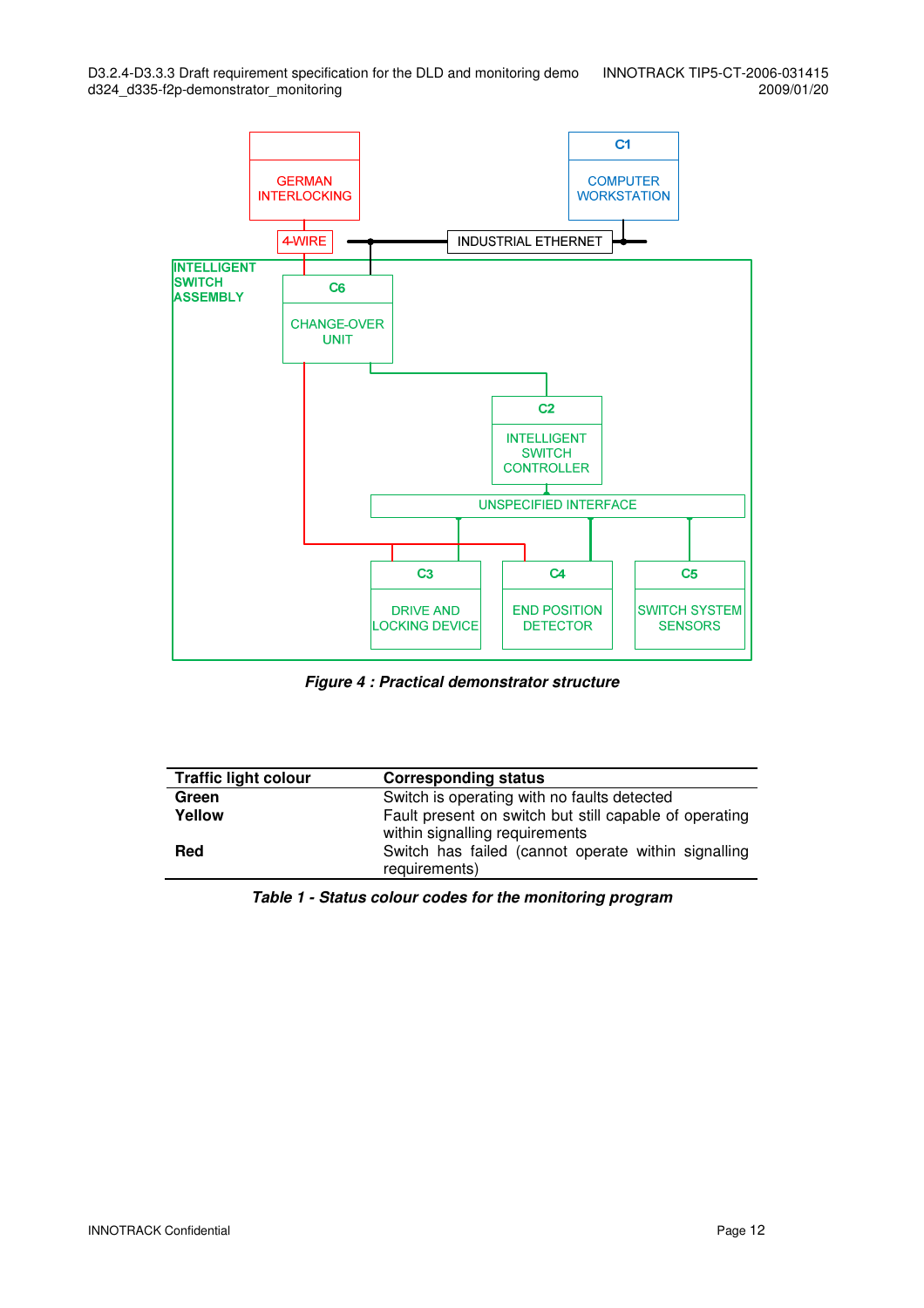### 3. Changes made since submission of previous deliverables

The Key Parameters deliverable (D3.3.1) specified that vibration levels were to be measured by monitoring systems. Vibration shall not be measured by the demonstrator because it is a parameter which is only relevant when traffic is running over the switch. Since the demonstrator will be functioning in its full capacity only when the line is closed to traffic, there will be no significant vibration to measure. Therefore no requirement for vibration measurement is specified in this document.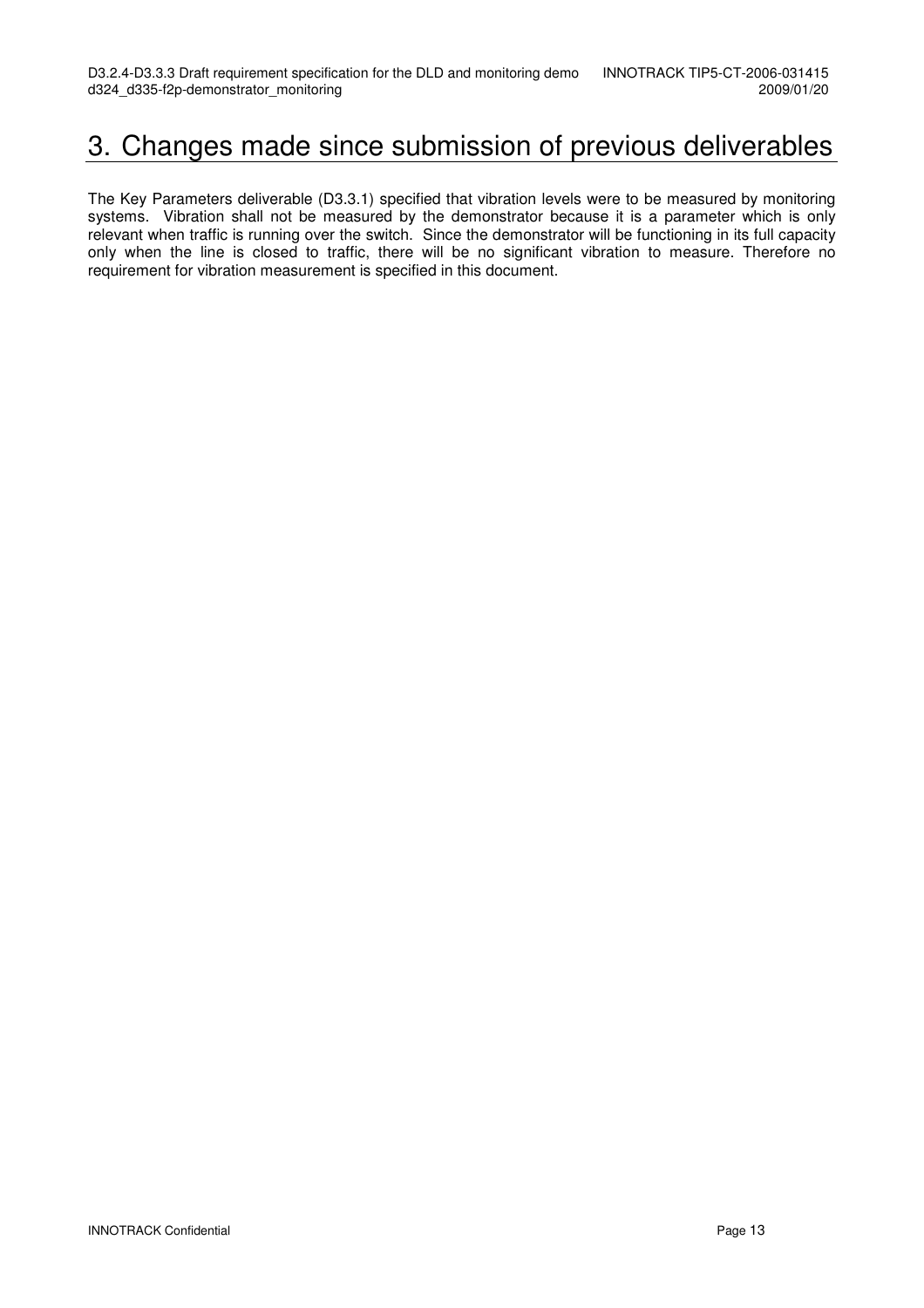## 4. Technical specifications of the DLD

### 4.1 General

Two demonstrators shall be installed based on existing mechanical DLD components. The purpose of the demonstrator is to show the capabilities and advantages of a monitoring system with an easy implementation standard. The concept shall also demonstrate independence of the type of actuation system (with two project partners as vendors: VAE and VCSA).

### 4.2 Demonstrator configuration

Two switch sizes/ranges are considered:

#### **A UIC 60-500 switch**

This switch shall be equipped with

- 2 actuators with integrated position detectors
- one position detectors between the actuators.



**Figure 5 - Layout of the switch, showing the first possible configuration with two actuators and one position detectors**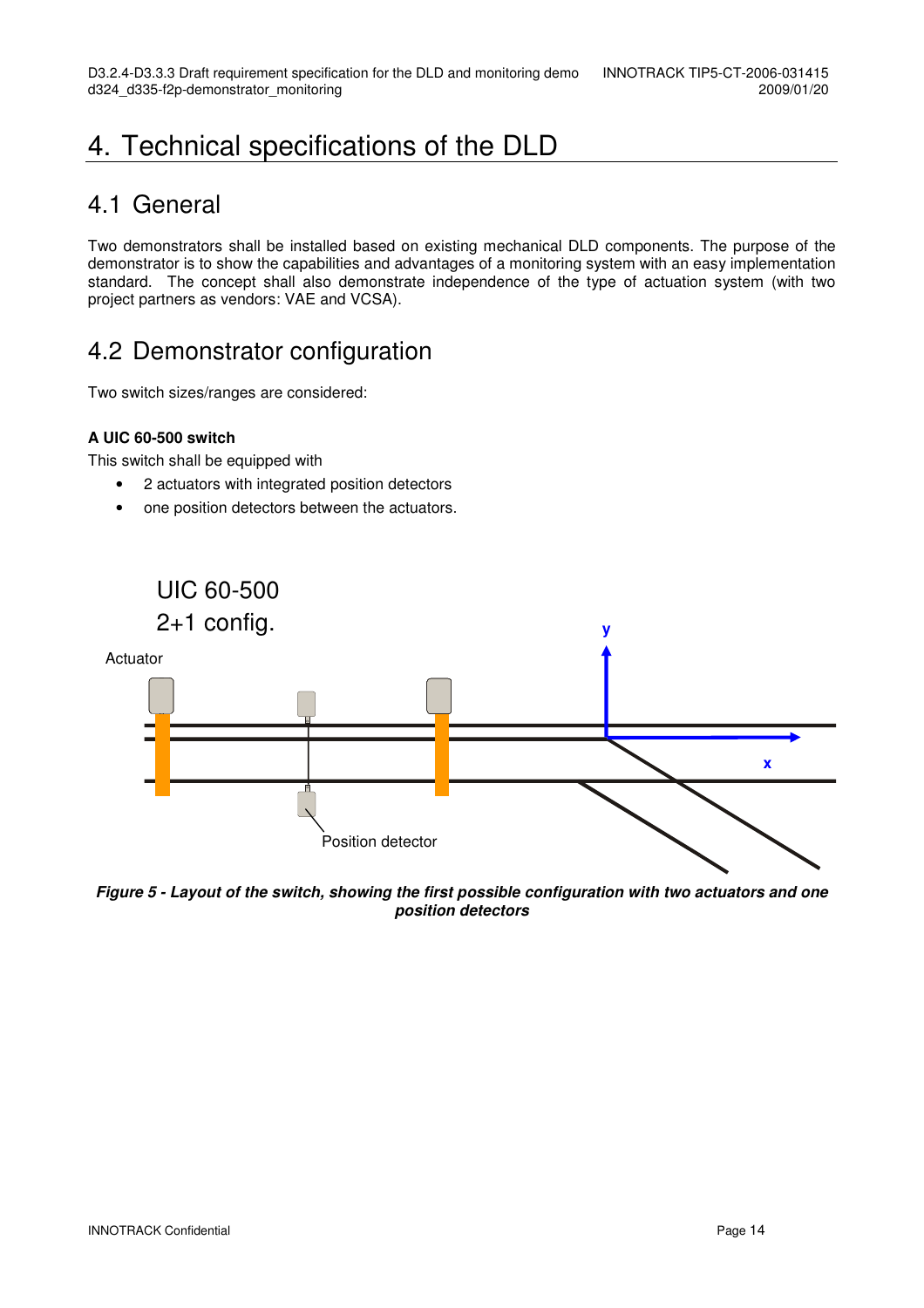#### **A UIC 60-760/1200 switch**

Switches in this range shall be equipped with

- 3 actuators with integrated position detectors
- 2 position detectors between the actuators



**Figure 6 - Layout of the switch, showing the second possible configuration with three actuators and two position detectors**